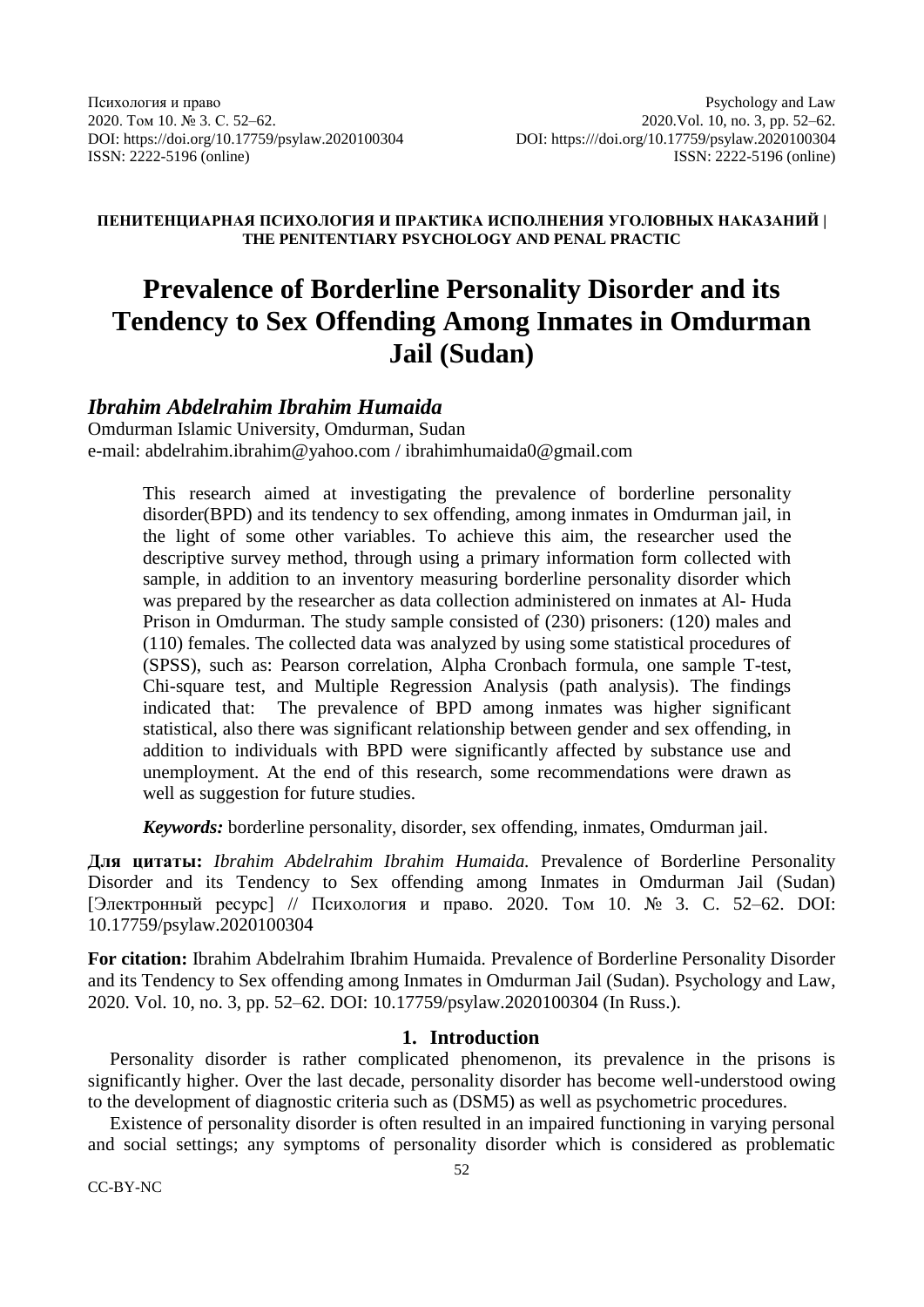extension of normal personality traits, is threatening to security.

On the other hand, sex offending regarding its link to personality disorder, its etiology, development, and classification, is often deemed to be a rather controversial and complicated issue. Nevertheless, researches in the field of evolutionary theories, have excluded the hypotheses that cause sexual offending because of their limitation.

To elaborate and give an insight to the nature of relationship between BPD and sex offending among inmates, consequently, this issue has received an intensive attention from the researchers recently.

In fact, BPD is the product of an interaction between genetic, neurobiological, and psychosocial influences that affect personality development over time.

There are some comorbid psychiatric disorders connected with BPD, such as substance use disorders, might be present in patients suffering from personality disorder. That is why BPD causes a therapeutic challenge for clinical practitioners.

# **1.2 Scope of the Problem**

Owing to the fact that clinical manifestation of BPD is more complicated, and the severity of personality dysfunction vary greatly across cultures. Moreover, assessment and measuring the traits displayed by individuals with BPD, is also considered as crucial in diagnosing the and identifying the different types of sex offenses.

This current research attempts to seek an accurate answer for the following questions:

- 1- What is significance of the prevalence of BPD among inmates?
- 2- To what extent does gender correlate with sex offending?

3- How do both substances use and unemployment affect individuals with BPD?

#### **1.3 Importance**

Based on the significance of understanding the potential risk behind prevalence of (BPD), and its tendency to sex offending against the others, this study seeks to provide an insight into an outbreak of sex offenders as observed through an increasingly growing numbers of inmates. In addition to get acquainted with preventive procedures against such anti-social tendencies.

#### **1.4 Objectives**

- 1. To measure the prevalence of borderline personality disorder among inmates in Omdurman jail.
- 2. To examine the relationship between (BPD) and tendency to pedophilia.
- 3. To investigate the mutual effect of substance use and unemployment on BPD.

# **1.5 Hypotheses**

- 1. The prevalence of BPD among inmates was significantly higher.
- 2. There was significant relationship between gender and sex offending.
- 3. Individuals with BPD were significantly affected by substance use and unemployment.

### **1.6 Limitation**

This research was carried out in the year (2019-2020), and also this study is limited by specific geographical area (Sudan-Omdurman Central Jail).

### **1.7 Definition of the terms often repeated**

#### **i. Borderline Personality Disorder:**

Borderline personality disorder (BPD), which is also recognized as emotionally unstable personality disorder(EUPD), defined by (Stone, MH. 2015), who pointed out that BPD is mental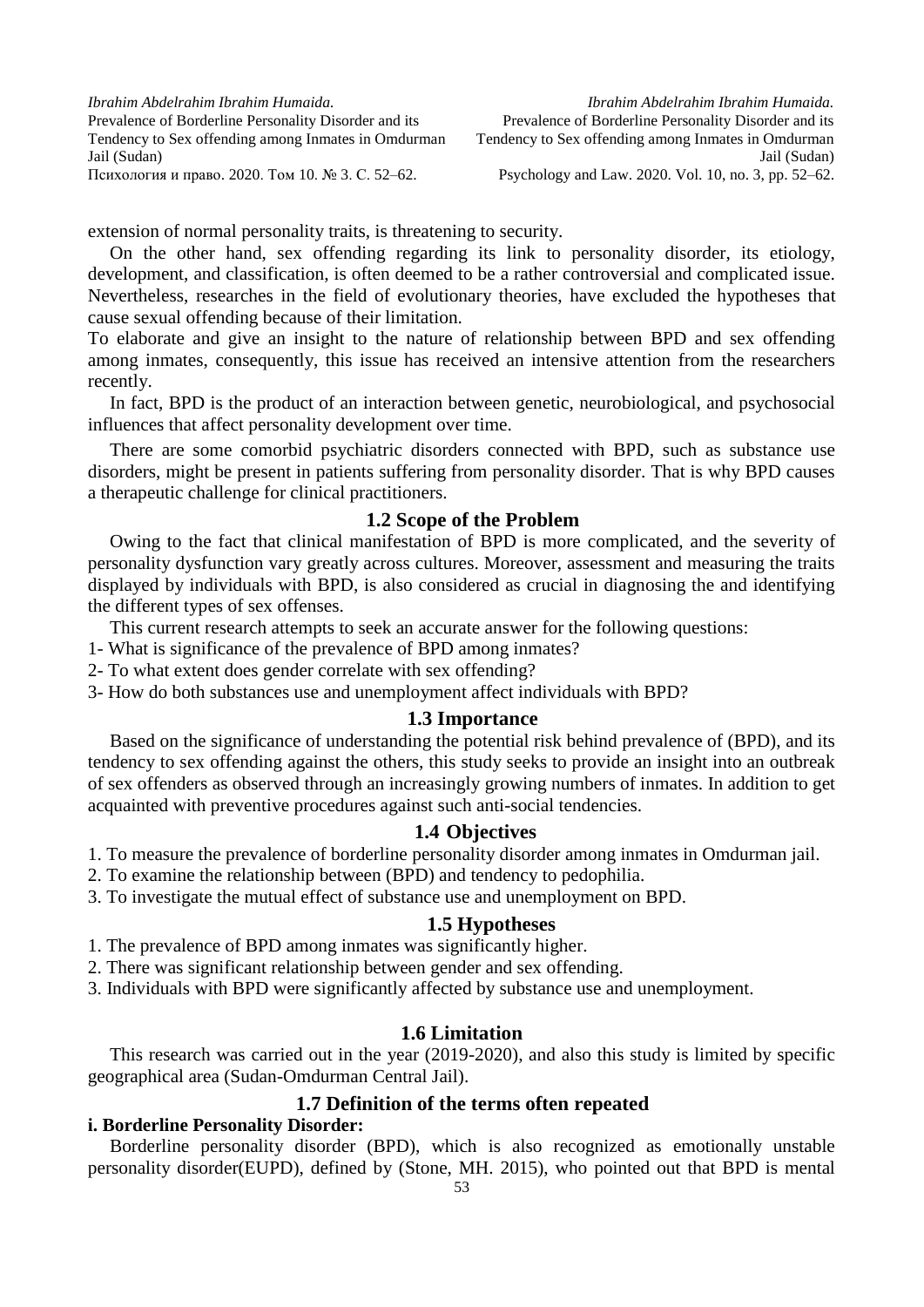*Ibrahim Abdelrahim Ibrahim Humaida.* Prevalence of Borderline Personality Disorder and its Tendency to Sex offending among Inmates in Omdurman Jail (Sudan)

Психология и право. 2020. Том 10. № 3. С. 52–62.

condition characterized by prolonged unstable ties, and severe emotional reactions associated with dangerous behavior.

### **ii. Sex Offending:**

Sexual offenses are generally defined as deviant sexual acts and assault that make the victims frightened or threatened. Sexual offending comprises several forms such as pedophilia, rape, harassment, incest, homosexuality, and pornography (Marshall, W.L. 2015).

#### **iii. Inmates:**

Those who are sentenced for jail or prisoners as convicts for sex crimes.

#### **2.Literature Review**

# **2.1. Borderline Personality Disorder**

Borderline personality disorder(BPD) or emotionally unstable personality disorder(EUPD), is acute disturbance marked by constant pattern of fluctuating emotion, and disturbed social relationships. According to the diagnostic and statistical manual for mental disorders(DSM-5), classified (BPD) as diagnosable illness.

Many researchers view that individuals with borderline personality disorder suffer from impulsive acts, reckless behavior (without thinking or caring about the consequences of an action).

Borderline personality disorder starts during puberty and early adulthood, however, some researchers claimed that early symptoms and signs of the disorder may appear during childhood (Paris, J. 2010).

Borderline personality disorder is considered as difficult to treat, nevertheless, recent studies have shown that (BPD) can be cured effectively, and many patients suffering from this illness improve over time. Moreover, some people with this disorder may recover without any treatment (Ruocco, A.C. 2012).

Borderline personality disorder often linked with other disturbances which makes it difficult to diagnose borderline personality disorder, particularly when these illnesses overlap with the clinical manifestations of borderline personality disorder (Pally, R. 2014).

Concerning an etiology of borderline personality disorder, research on the possible causes of (BPD) indicated that both genetic and environmental factors are involved. According to studies carried out on identical twins show that the disorder is significantly inherited. Furthermore, some psychologists revealed that an individual can inherit his/her personality traits such as impulsiveness and aggression, hence, biological psychologists are studying genes that responsible for emotions in order to find possible links to borderline personality disorder (Asherson, P. & Young, A.H. 2014).

Socio-cultural factors may also support the potential risk for (BPD), and consequently an increase of violence, rape, and other forms of sexual offences provoked by borderline personality disorder. (Alison, S. (2015).

The obvious characteristic of (BPD) is that patient presented with impairment in personality functioning as well as pathological personality traits. The most essential feature of incidence is that (BPD) has been diagnosed in about 5% of the general population, and in 75% of those who are in jails. Moreover, this pattern of disturbed personality prevails throughout the individual's life, its onset in adolescence, and causes a disturbance on almost all areas of functioning ( Herpertz, SC. 2015).

#### **2.2. Sex Offenses and Offenders**

In an attempt to integrate available literature concerning the factors that can contribute to the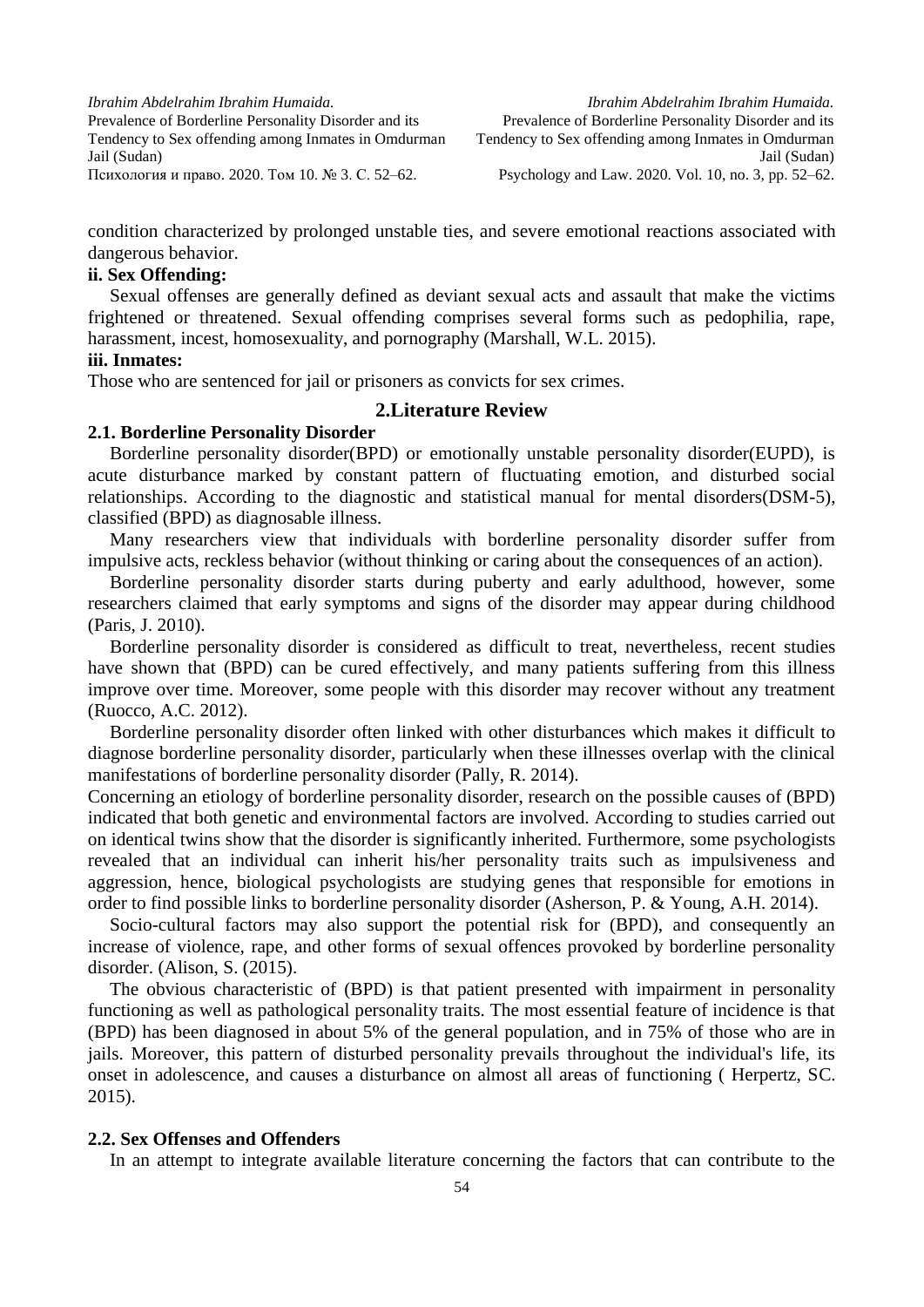etiology of sexual offending and lead to its prevalence among inmates with borderline personality disorder. The researcher, hereby discusses biological influences, childhood experiences, psychological factors, and socio-cultural factors, all of these factors must be taken into account when interpreting the occurrence of sex offending (Ward.T & Siegret, R. 2012).

Biological theories focus on abnormalities in the structure of the brain, glandular system, and genetic makeup. Studies that linked hormonal defects with sexual offending have emphasized the role of specific hormones such as testosterone, and also consideration has been paid to the possibility of a genetic defect in sex offenders that makes them more likely to engage in sex crimes  $(Andrews, D.A., 2010).$ 

Personality theories are the earliest attempts to explain sexual offending and its prevalence in inmates. Classical psychodynamic approach, tried to correlate abnormal sexual behavior with early childhood attachment experiences (Jenkins, P. 2011).

Personality types theory, has also endeavored to elaborate on the origin of sexually disturbed behavior. Researchers in this area, have postulated that sex offenses may exist within the personalities of sex offenders (Schwartz, B.K. 2014).

Cognitive theories have also participated in the understanding of sex offending and offenders. According to the investigators, there is an evidence demonstrating that sex offenders have cognitive distortion and irrational thoughts responsible for sex offending in individuals with BPD (Wood, R.M. 2011).

Behavioral theories explain sex offending as acquired learning condition or process. Behavioral theorists have hypothesized that sexual stimuli often play a major role in the incidence of sex crimes, and offenders in such situations are believed to be more vulnerable to commit sexually violent behavior, therefore, the continuity and extinction of sex offenses depends extremely on reinforcement and punishment (Hood,R. & Wilcox, A. 2012).

Social learning theory, suggested that seeking for the possible explanation, regarding sex offending in its all patterns; that children who were sexually abused, will grow into sexually deviant adults, and that sexually explicit act facilitates to sex offending ( Prentky, R.A. 2010).

Using social learning theory, investigators have examined the mechanism through which this learning takes place, and the main variables that help to determine whether sexual offending patterns will be adopted later. Moreover, identifying the link between being sexually abused and later exhibiting sexually disturbed behaviors such as age of victim, type of sex crime, and duration.

As a matter of fact, understanding sexual offenses and offenders, has been a rather complicated issue, owing to confusion in the definition of sexual perversion in general and thus sex offending in particular (Batds G., 2011).

The most common feature and criterion for sex offending concerns the unusual nature of the source of arousal e.g. (pedophilia, exhibitionism, rape, and sexual harassment). Furthermore, previous research has shown that sexual offenders generally report more deviant sexual behaviors than non-offenders (Watts & Litienfield, 2017).

With regard to previous studies on borderline personality disorder(BPD) and its tendency to sex offending, there are several case reports in the literature indicating that patients or individuals with (BPD) tended to be sex offenders.

Hurlbert, DF &White, LC (2013), conducted an empirical study to investigate sexual indulgence among (32) women with (BPD), and they found that there was an inclination towards sexual acts. Lavan, H. & Johnson, JG. (2010) examined relationship between personality disorder and high-risk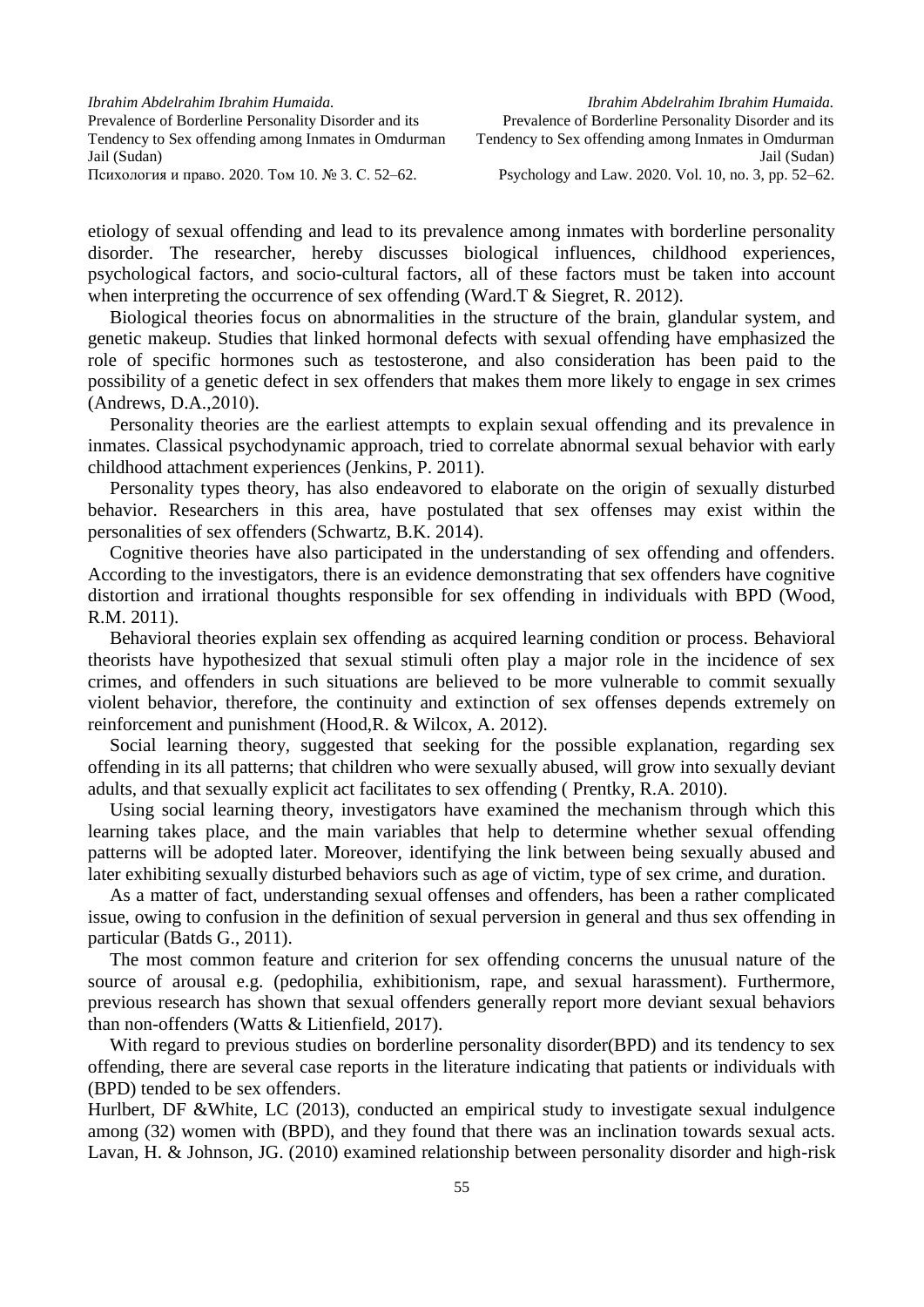sexual behavior among (403) participants, they revealed that borderline personality disorder associated with high-risk sexual behavior.

Neelman ( 2011) concluded that patients with BPD show high sexual impulsivity as well as vulnerability to homosexual experiences.

Sansone, RA. (2008) studied the relationship between BPD and various sexual behaviors among (76) women outpatients, and found a statistically significant correlation between individuals with BPD and likelihood of rape.

# **3. Methodology & Procedures**

#### **3.1. Methodology**

In this study, a survey research method is adopted which seeks to collect data from a pre-defined group of individuals (here refer to inmates) to achieve research objectives.

Such methodology can be used to study a wide variety of applied researches in the different domains of psychology (Weathington, B.I. (2010).

#### **3.2. Participants**

This study comprised a survey sample of (230) participants: (120) males and (110) females, who were condemned for sex crimes in Omdurman(Sudan) central jail and were sentenced accordingly.

#### **3.3. Instruments**

In this study, a twelve items questionnaire was administered to measure BPD traits in inmates(attached as appendix). The questionnaire was reviewed by some psychometricians and psychologists, and regarding the psychometric properties, there was procedure taken as follows concerning internal consistency:

Table 1

| Item | Correlation | Item | Correlation | Item | Correlation |
|------|-------------|------|-------------|------|-------------|
|      | .80         |      | .ou         |      | ے ت         |
|      | .84         |      |             |      | .00         |
|      | ے ت         |      |             |      | ره.         |
|      | .∪J         |      |             |      | .00         |

**Сorrelation coefficients for each items on BPD questionnaire**

#### **Reliability & Validity**

Reliability was calculated by Cronbach's Alpha  $(0.85)$ , and thus validity =  $(0.92)$ 

# **4. Results**

# **Hypothesis (1)**

Table 2

**Result of One-sample T-test to verify statistical significance of BPD prevalence in inmates**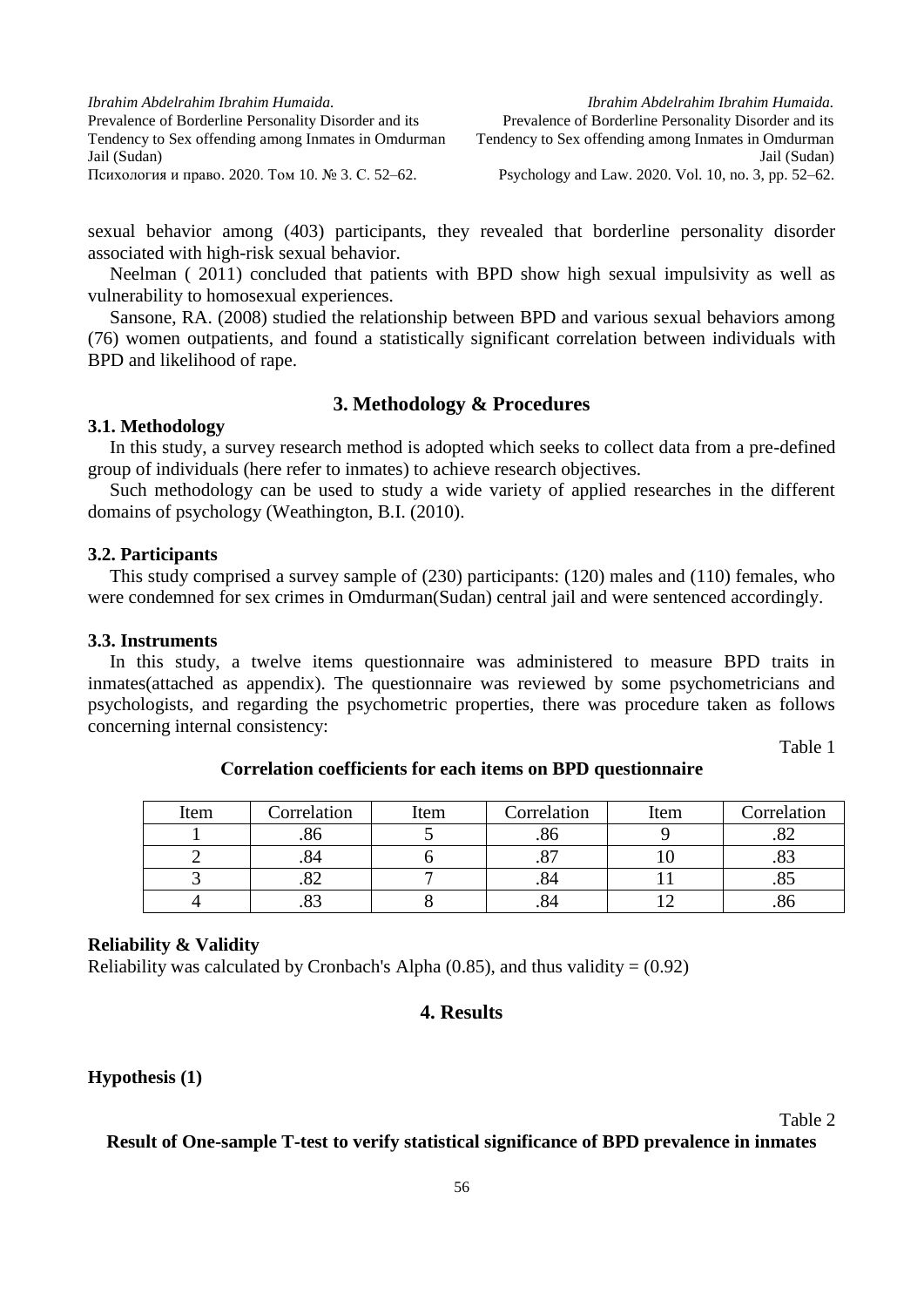*Ibrahim Abdelrahim Ibrahim Humaida.* Prevalence of Borderline Personality Disorder and its Tendency to Sex offending among Inmates in Omdurman Jail (Sudan) Psychology and Law. 2020. Vol. 10, no. 3, pp. 52–62.

|            |         | Test value $=$ 40 | 95% confidence interval of the |            |        |        |
|------------|---------|-------------------|--------------------------------|------------|--------|--------|
|            |         |                   |                                | difference |        |        |
|            |         | Df                | $Sig(2-tailed)$                | Mean       | Lower  | Upper  |
|            |         |                   |                                | difference |        |        |
| <b>BPD</b> | 423.959 | 229               | .000                           | 55.975     | 55.713 | 56.236 |

The table indicated that a significant prevalence of BPD (.000) was found in inmates.

### **Hypothesis (2)**

Table 3

# **Result of Chi-square test to identify the significant of relationship between gender and sex offending**

|            | <i>dender</i> |         |       | $\mathbf{V}^{\mathcal{L}}$<br>value |                       | $\sim$<br>$\mathrm{S12}$ . |
|------------|---------------|---------|-------|-------------------------------------|-----------------------|----------------------------|
| <b>BPD</b> | Males         | Females | Total |                                     |                       |                            |
|            | 120           | -10     | 230   | 4.560                               | $\sqrt{2}$<br>ا سامبا | 0.05                       |

The table pointed out that a significant relationship (0.05) between gender and sex offending. **Hypothesis (3)**

Table 4

# **Result of Multiple Regression Analysis to test the significance of mutual efficacy of sex offending, substance use, and unemployment**

# **Variables Entered/Removed<sup>b</sup>**

| Model | Variables Entered                          | <b>Removed</b><br>/ariables | Method  |
|-------|--------------------------------------------|-----------------------------|---------|
|       | sex offending, substance use, unemployment |                             | ≞nterec |

a. all the requested variables entered.

b. Dependent Variable: BPD.

#### **Model Summary**

| Model |      | R Square | Adjusted R<br>Square | Std. Error of the<br>estimate |
|-------|------|----------|----------------------|-------------------------------|
|       |      |          |                      |                               |
|       | .280 | .066     | .043                 | 77785                         |

a. predictors(constant), sex offending, substance use, unemployment.

| <b>Coefficients</b> |  |                            |              |  |      |  |  |  |
|---------------------|--|----------------------------|--------------|--|------|--|--|--|
| Model               |  | Unstandardized coefficient | Standardized |  | Sig. |  |  |  |
|                     |  |                            | coefficient  |  |      |  |  |  |
|                     |  | Std. Error                 | Beta         |  |      |  |  |  |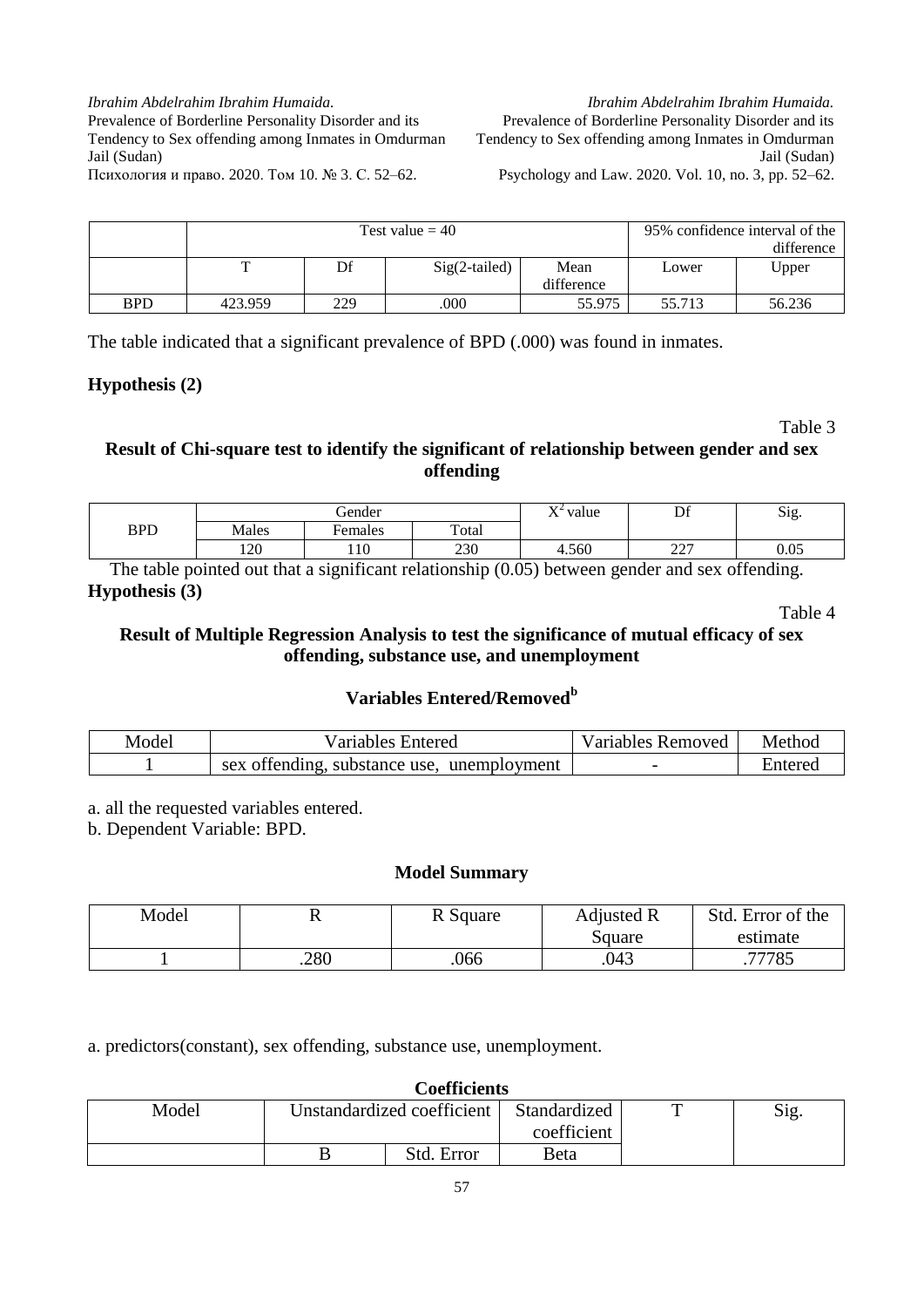*Ibrahim Abdelrahim Ibrahim Humaida.* Prevalence of Borderline Personality Disorder and its

Tendency to Sex offending among Inmates in Omdurman Jail (Sudan)

*Ibrahim Abdelrahim Ibrahim Humaida.* Prevalence of Borderline Personality Disorder and its Tendency to Sex offending among Inmates in Omdurman Jail (Sudan) Psychology and Law. 2020. Vol. 10, no. 3, pp. 52–62.

Психология и право. 2020. Том 10. № 3. С. 52–62.

| (Constant)<br>Sex offending | 0.28 | .006 | .142 | 2.731 | .UI |
|-----------------------------|------|------|------|-------|-----|
| Substance use               | .027 | .090 | .024 | 2.039 |     |
| Unemployment                | 613  | .057 | .096 | 2.534 | .v. |

b. Dependent Variable: BPD.

#### **(ANOVA)**

| Model      | Sum of   | Df  | Mean square | F    | Sig. |
|------------|----------|-----|-------------|------|------|
|            | Square   |     |             |      |      |
| Regression | 5463.303 |     | 1.321       | 3.03 | .05  |
| Residual   | .492214  | 226 | .433        |      |      |
| Total      | 4600.000 | 229 |             |      |      |
|            |          |     |             |      |      |

a. predictors(constant), sex offending, substance use, unemployment.

b. Dependent Variable: BPD.

All the above-mentioned tables connected with multiple regression analysis (path analysis), showing that a significant efficacy of other variables such as substance use and unemployment on the occurrence of sex offending.

#### **5. Discussions & Conclusion**

Based on the result obtained by the first hypothesis, which maintained the prevalence of (BPD) was significantly higher among inmates. As a matter of fact, consequently, patients suffering from this disease, are in the border of neurosis and psychosis. Moreover, BPD is a prevalent disorder, estimated to occur in 1- 2% of the population, and patients with borderline personality disorder are reported to have higher levels of anger and recurrent impulsive and aggressive behaviors. Also, chronic feelings of emptiness which may lead individuals with BPD to drugs abuse and thus sex offending.

Regarding the result of the second hypothesis, found that there were some sex offenses committed by inmates with BPD. Some previous research findings pointed out that BPD symptoms existed among sex offenders (Craissati,J. & Blundell, R.( 2013). And also, Chen, Y. & Hung,D. (2016), found that, in a sample comprised (68) sex offenders, 59% were diagnosed with personality disorder. Moreover, Kingston, D.& Bradford, J. (2015), found that 74% of sex offending linked with borderline personality disorder being the most common.

Concerning the discussion of the result of the third hypothesis, which highlighted that individuals with BPD were significantly affected by substance use and unemployment. That also maintained that individuals with BPD, showed greater sexual offenses as indicated by higher levels of impulsivity, recklessness and aggression. In addition, these patients showed greater victimization as indicated by high-risk sexual behavior such as rape, being forced to have sex, and prostitution. The most common characteristic of borderline personality disorder encountered in abnormal patterns of behaving such as alcohol and substance dependence, eating disorders, and difficulty regulating money.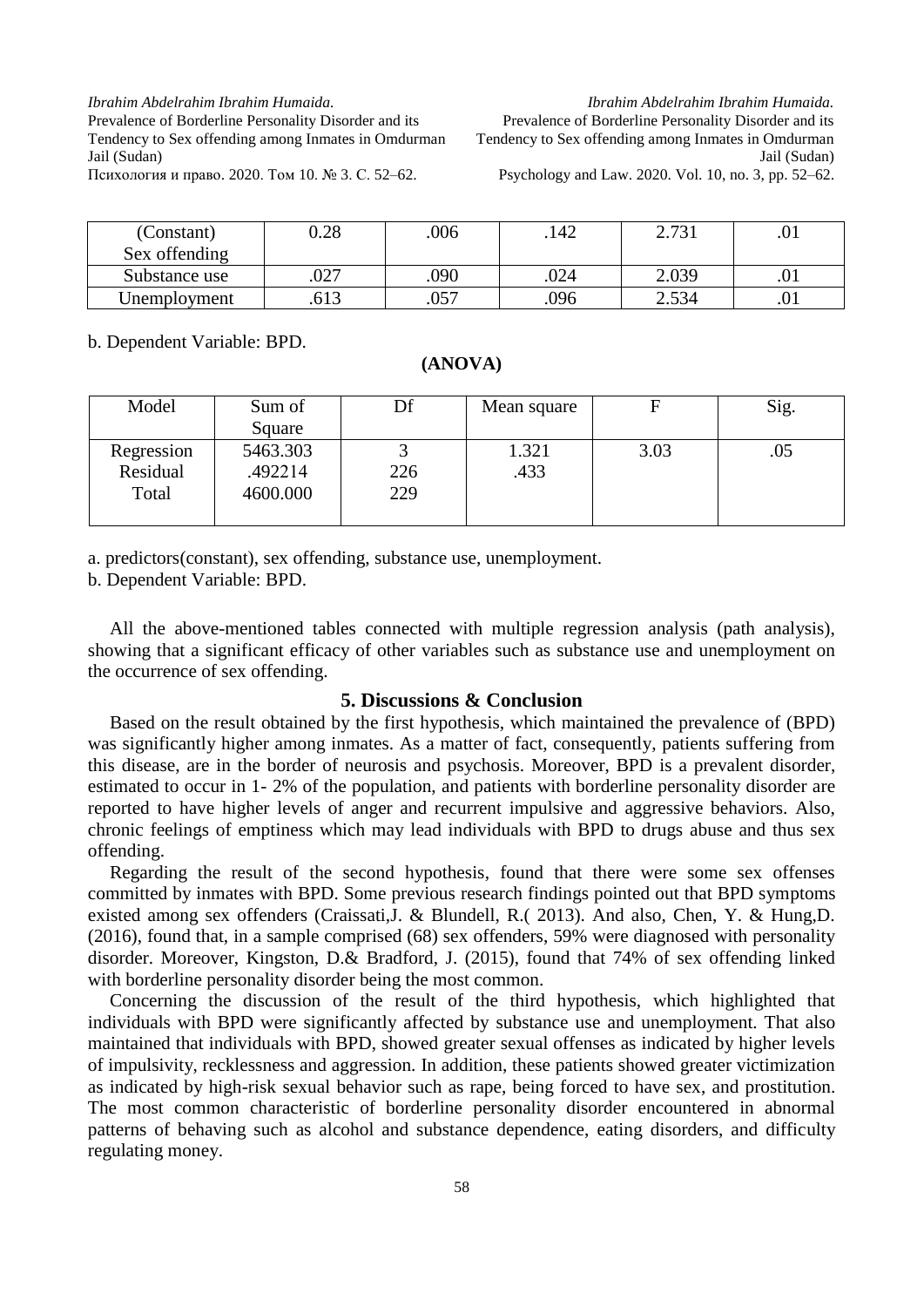Nevertheless, unemployment and difficulty in maintaining work is highly marked by individuals with BPD, as they often characterized by impulsivity and pervasive pattern of instability in interpersonal relations, as well as incompetence. As a matter of fact, such occupational disability among patients with BPD, perhaps due to high levels of stress they often experience and malfunctioning (Hengartner, MP, 2014).

On the other hand, many individuals with BPD who are substance depended, use substance as a mean or a way to cope with trauma they passed throughout their early childhood (Pennay, A. 2011).

# **6. Recommendations**

- 1. Family counselling is needed for promoting community mental health.
- 2. To implement sex counselling sessions for victims of sex offending.
- 3. Clinicians should carefully diagnose comorbid psychiatric disorders in patients with BPD.

# **7. Suggestions**

- 1. To study the relationship between personality disorders and pedophilia.
- 2. To investigate psychopathy and its prevalence in specific types of sex crimes.
- 3. To examine comorbidity of mood disorder in patients with BPD.

### *References*

1. Alison, S. (2015). Risk and Prevalence of Personality Disorders in Sexual Offenders. John Jay College of Criminal Justice. New York, NY.

2. Andrews D.A. (2010). The Psychology of Criminal Conduct. Cincinnati, OH: Anderson.

3. Asheron, P. & Young, A.H. (2014). Borderline Personality Disorder in adults. Current Medical Research. 30: 57-72. [ Cross Ref] [ Pub Med].

4. Chen, Y. & Hung, D. (2016). Assessment of Psychiatric disorders among sex offenders. Criminal Behavior and Mental Health. 26:30-37. http://. doi

5. Craissati, J. & Blundell, R. (2013). A community service for high-risk mentally disordered sex offenders: A follow-up study. Journal of Interpersonal Violence. 28:178-200.

6. Hengartner, MP. (2014). Occupational functioning and work impairment in association with personality disorder traits. American Journal of Psychiatry. 49: 327-335.

7. Herpertz, SC. (2015). New Perspective on the Pathophysiology of Borderline Personality Disorder. American Journal of Psychiatry. 172: 40-51.

8. Hood, R. & Wilcox, A. (2012). Sex offenders emerging from long- term imprisonment. British Journal of Criminology. 42: 71-94.

9. Hurlbert, DF, & White, LC. (2013). An empirical examination into the sexuality of women with BPD. Journal of sex marital therapy. 18:231-242.

10. Jenkins, P. (2011). Sexual Deviance. Bridgewater, NJ: Replica Books.

11. Kingestone, D. & Bradford,J. (2015). The relationship between mental disorder and recidivism in sexual offenders. International Journal of Forensic Mental Health. 14: 10-22.

12. Lavan,H. & Johnson, JG. ( 2010). The association between BPD symptoms and high-risk sexual behavior. Journal of Psychiatric Disorders. 16: 73-94.

13. Marshall, W.L. (2015). Treatment of Sex offender. Clinical Psychology Review. 11: 465-480.

14. Neelman, AJF. (2011). The Prevalence of Sexuality in the treatment of BPD. Journal of Psychiatry. 49: 33-40.

15. Pally, R. (2014). The neurobiology of borderline personality disorder. Journal of Psychiatry. 8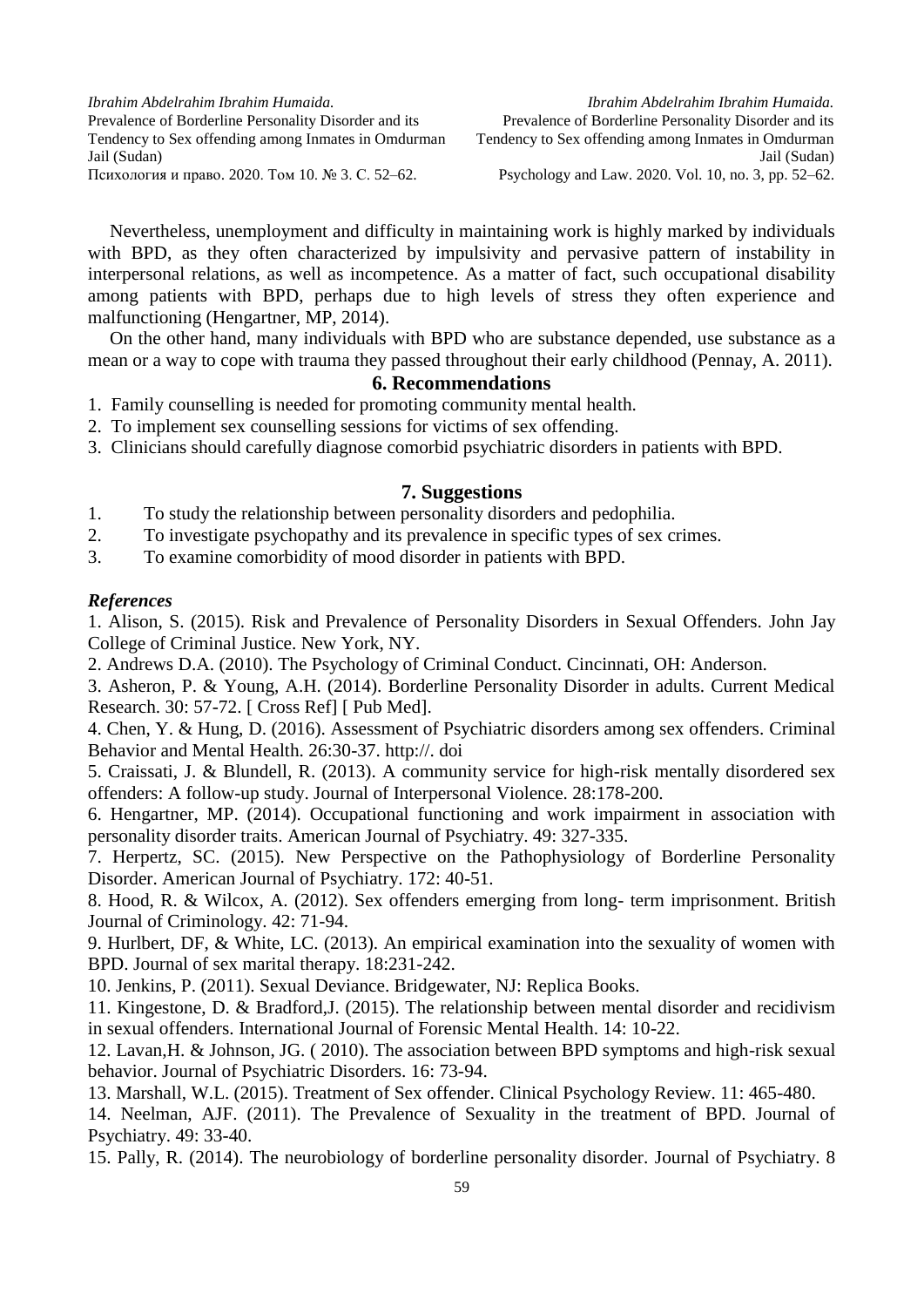*Ibrahim Abdelrahim Ibrahim Humaida.*

Prevalence of Borderline Personality Disorder and its Tendency to Sex offending among Inmates in Omdurman Jail (Sudan) Психология и право. 2020. Том 10. № 3. С. 52–62.

133-142.

16. Paris, J. (2010). Borderline Personality Disorder. CMAJ. 172: 1579-1583 [Cross Ref] [Pub Med].

17. Pennay, A. (2011). A systematic Review of Interventions for Co-occurring Substance use disorder and borderline personality disorder. Journal of Substance Abuse Treatment. 41(4): 363- 373.

18. Prentky, R.A. (2010). Identifying critical dimensions for discriminating among rapists. Journal of Counselling and Clinical Psychology. 39: 43-61.

19. Ruocco, A.C. (2012). The neuropsychology of borderline personality disorder. A meta- analysis and review. Psychiatry Research. 137: 191-202.

20. Sansone, RA. (2013). Borderline Personality Symptomatology and Sexual Impulsivity. International Journal of Psychiatry. 38: 53-60.

21. Schwartz, B.K. (2014). Characteristics and typologies of sex offenders. New Jersey: Civic Research Institute.

22. Stone, MH. (2015). Borderline Personality Disorder:a review of psychotherapeutic approaches. World Psychiatry. 5 (1) : 15-20.

23. Ward.T. & Siegret, R. (2012). Theories of Sexual Offending. Chichester: John Wiley & Sons Ltd.

24. Weathington, B. I. (2010). Research Methods for the Behavioral Sciences. Hoboken, NJ: John Wiley& Sons, Inc.

25. Wood, R.M. (2011). Psychological Assessment with Sex Offender. Behavioral Sciences and the law. 18: 23-41.

# **Appendix (1): BPD Questionnaire**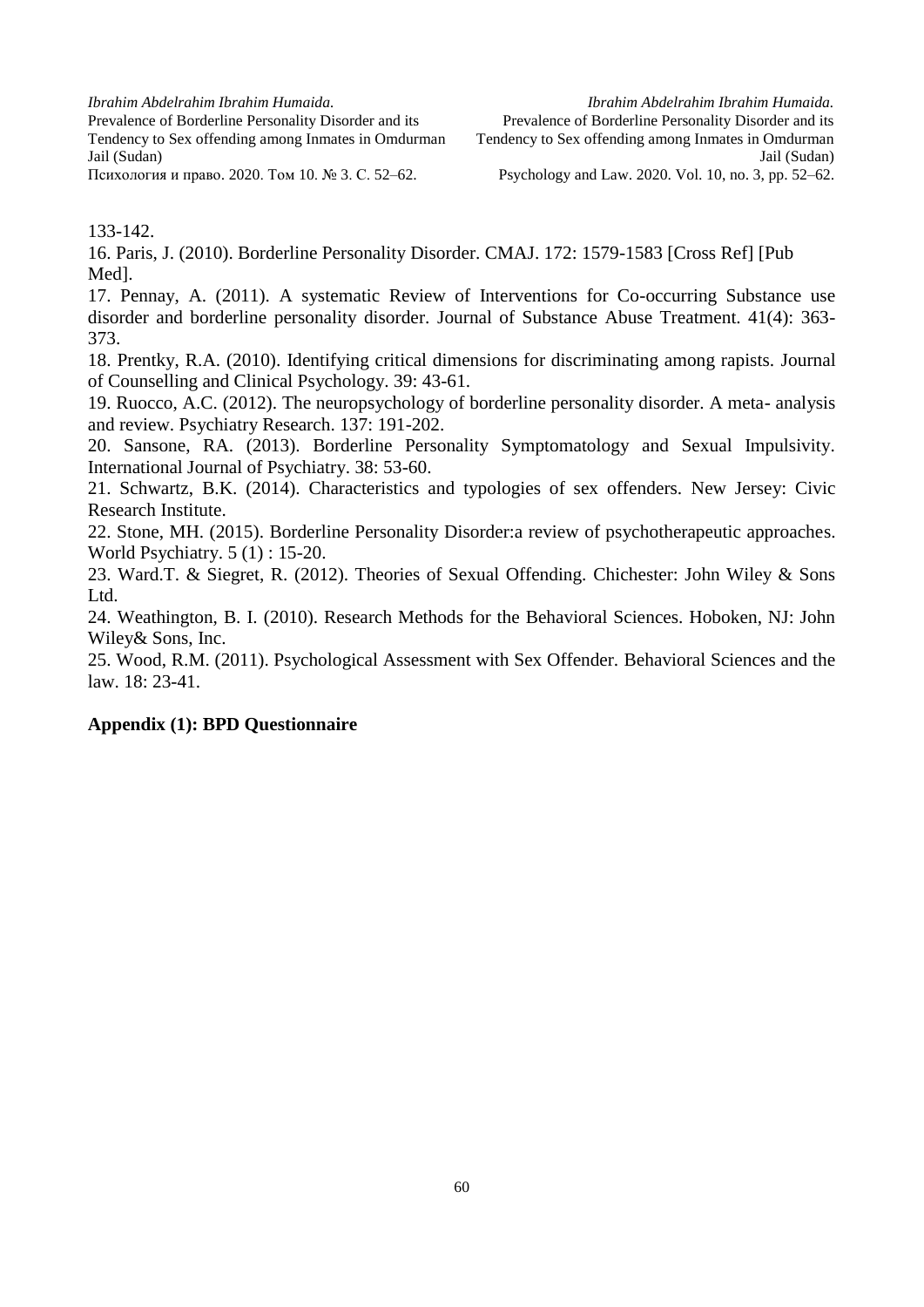#### *Ibrahim Abdelrahim Ibrahim Humaida.*

Prevalence of Borderline Personality Disorder and its Tendency to Sex offending among Inmates in Omdurman Jail (Sudan)

Психология и право. 2020. Том 10. № 3. С. 52–62.

*Ibrahim Abdelrahim Ibrahim Humaida.* Prevalence of Borderline Personality Disorder and its Tendency to Sex offending among Inmates in Omdurman Jail (Sudan) Psychology and Law. 2020. Vol. 10, no. 3, pp. 52–62.

|                | <b>Item</b>                                                                                                                                          | <b>Strongly</b><br>disagree | <b>Disagree</b> | <b>Neutral</b> | Agree | <b>Strongly</b><br>agree |
|----------------|------------------------------------------------------------------------------------------------------------------------------------------------------|-----------------------------|-----------------|----------------|-------|--------------------------|
| $\mathbf{1}$   | I nearly always feel empty                                                                                                                           |                             |                 |                |       |                          |
| $\overline{2}$ | I often behave recklessly                                                                                                                            |                             |                 |                |       |                          |
| 3              | I can get very paranoid, feel myself<br>"spacing out" or dissociate                                                                                  |                             |                 |                |       |                          |
| 4              | I often idealize others, especially<br>when I first meet them                                                                                        |                             |                 |                |       |                          |
| 5              | $\Gamma$ m<br>sometimes<br>very<br>angry,<br>extremely sarcastic and bitter                                                                          |                             |                 |                |       |                          |
| 6              | I've engaged in self-mutilating,<br>self-harm, or suicidal behaviors,<br>gestures or threats                                                         |                             |                 |                |       |                          |
| $\overline{7}$ | I often experience a sudden shift in<br>the way I look at myself and my<br>life, and completely change my<br>goals, values and career focus          |                             |                 |                |       |                          |
| 8              | I'm often afraid that others will<br>abandon or leave me - so I'll<br>make frantic efforts to avoid this<br>abandonment (even when it's not<br>real) |                             |                 |                |       |                          |
| 9              | My mood can shift between<br>extreme periods of anxiety,<br>depression or irritability in just a<br>few hours or days                                |                             |                 |                |       |                          |
| 10             | shift<br>My views of others can<br>dramatically and without<br>any<br>warning                                                                        |                             |                 |                |       |                          |
| 11             | I would say most of my romantic<br>relationships<br>have<br>been<br>very<br>intense - but not very stable                                            |                             |                 |                |       |                          |
| 12             | I'm currently experiencing enough<br>problems in this area of my life                                                                                |                             |                 |                |       |                          |

# *Information about the authors*

*Dr. Ibrahim Abdelrahim Ibrahim Humaida,* Associate Professor of Mental Health, Omdurman Islamic University-Sudan, e-mail[:abdelrahim.ibrahim@yahoo.com](mailto:Abdelrahim.ibrahim@yahoo.com) / ibrahimhumaida0@gmail.com